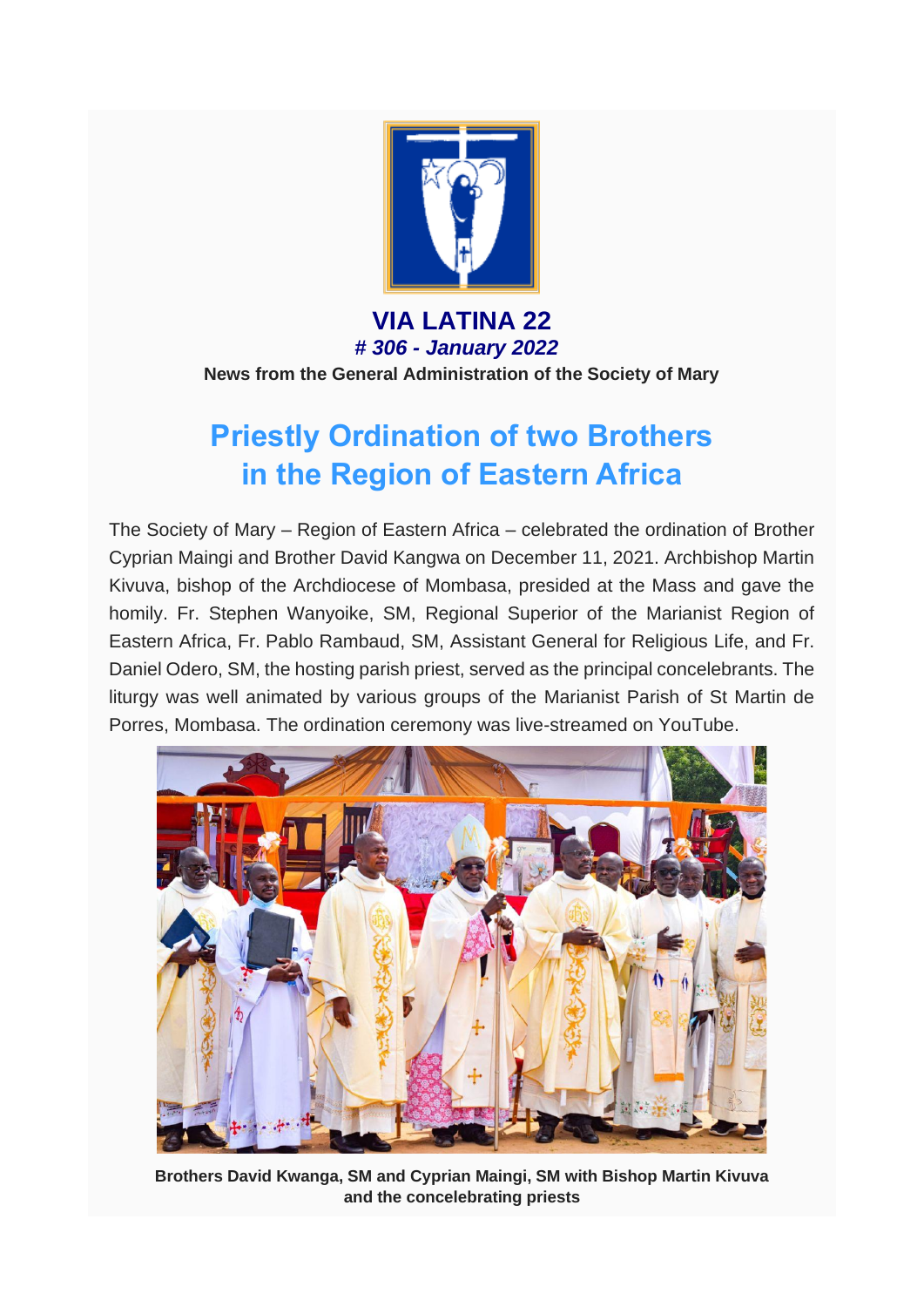In his homily, Archbishop Martin Kivuva reminded Brother Cyprian and Brother David that they are ordained not only for the Society of Mary but for the whole Church. He encouraged them that as priests, they are to live and minister as the person and presence of Jesus Christ. He reminded them of Pope Francis' call on priests to bring the healing power of God's grace to everyone in need, to stay close to the marginalized, and be "shepherds living with the smell of the sheep."

In line with the local guidelines and protocols for preventing and managing coronavirus, the ordination ceremony and reception were held in the open-air Marianist grounds – less than a kilometre from the Marianist Parish. In attendance were the families of the newly ordained, members of the Marianist family, Catholic faithful from various parishes, friends, and relatives – all who came to celebrate and witness the ordination. After the ordination, an excellent reception was organized by staff and students of Marianist Technical Institute Mombassa.

## **Appointment of the Superior of the new Region of Latin America**



In continuity with the process of creating the new Region of Latin America (Cf. VL22 No. 301), the General Council held a consultation on the appointment of the first Regional Superior of the Region of Latin America. All the members of the current four Regions that will make up the new Region have been consulted, most of the religious having responded. On December 18, 2021, the Superior General, with the consent of the General Council, appointed Fr. Luis Augusto Casalá, SM, Regional Superior of the

new Region of America Latina. Father Luis is currently a member of the Region of Argentina and President of CLAMAR. We are very grateful to Father Luis for having accepted this mission, with its great complexity and its many challenges; once again Father Luis has thus shown his availability and his willingness to serve the brothers and the Society of Mary.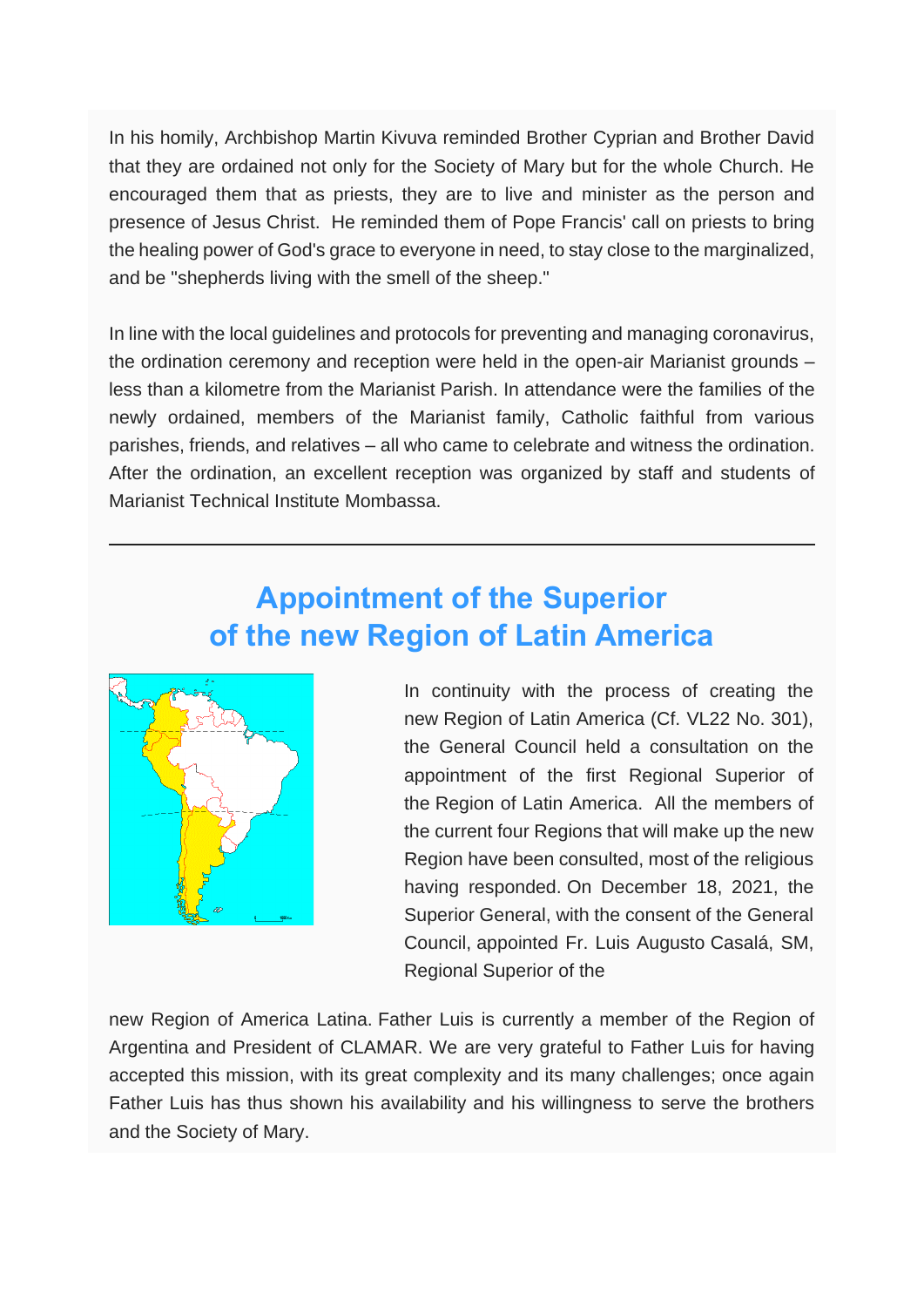Fr. Luis Augusto Casalá was born on May 7, 1949, in Argentina. He made his first vows on March 16, 1968, in Lima, Peru, and on March 9, 1973, he pronounced his perpetual vows. He was ordained a Marianist priest on September 3, 1983, in Buenos Aires.

Father Luis will begin his first three-year term on May 3, 2022, but now will begin the process of consultations to appoint his Council and, at the same time, the future superiors of the new sectors that will make up the new Region.



# **Letters from Mussidan: Is this "A new portrait" of the Chaminade brothers?**



Is this another new book? The answer to both questions is yes. These letters come directly from Mussidan, written in the years between 1786 and 1790. There are no less than 12 letters from Guillaume-Joseph, 2 from Jean-Baptiste and 47 from Louis-Xavier Chaminade; all unpublished until now!

Was Guillaume-Joseph a man of devotion, running to monasteries where he found the religious life relaxed? No, he deepened his knowledge in all fields but especially in physics and mathematics.

He loved travel, erudition, and contact with people. None of these activities prevented him from having a deep spiritual life. His travels had taken him to Bordeaux, Toulouse, Marseille and often to Paris. He was a "scholar" and a professor who possessed a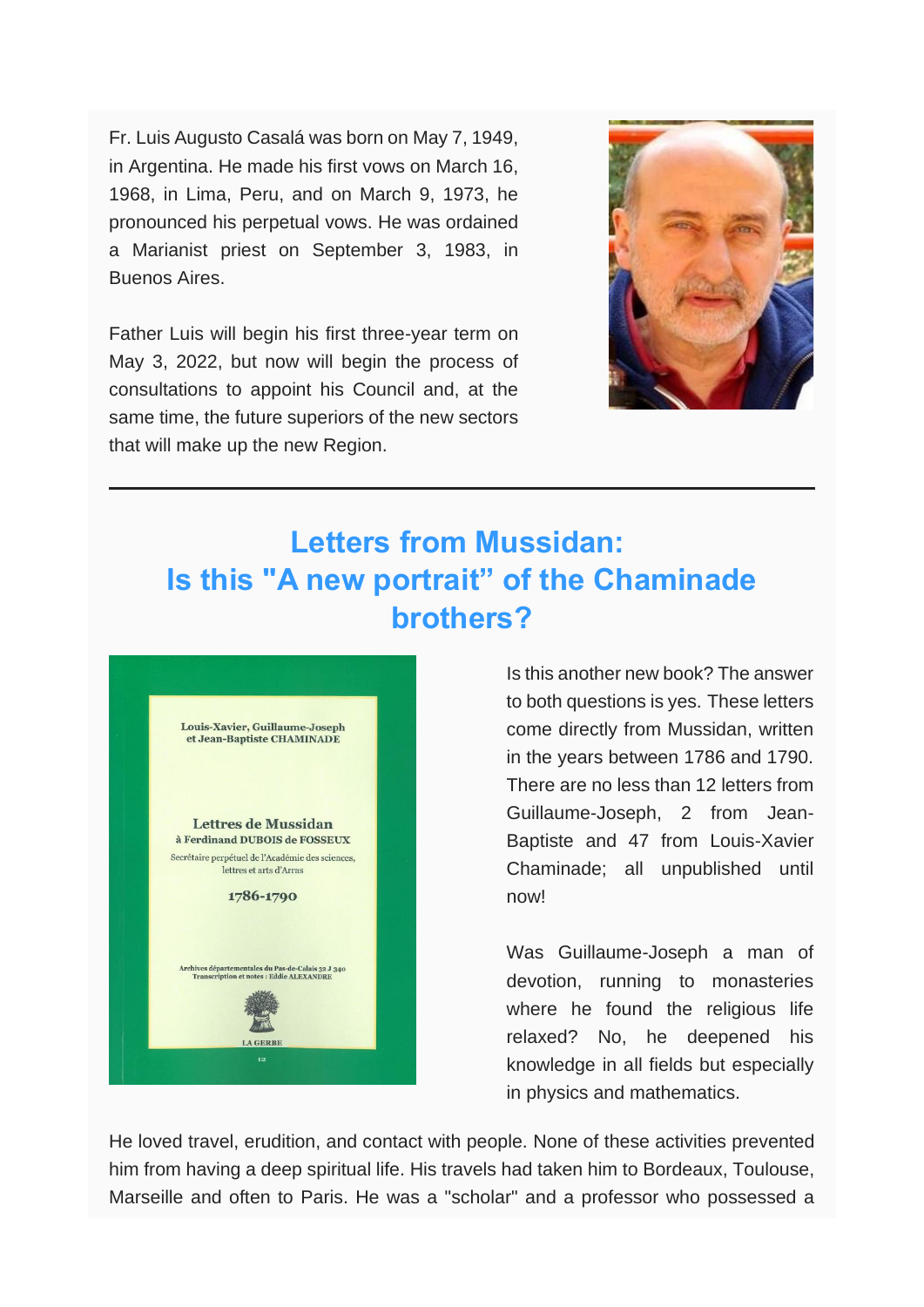degree in philosophy. He was someone whom "a famous university has agreed to honor with a doctoral degree".

Was he an old, outdated, impassive founder of the Marianists? No, he was a man of the Enlightenment who understood that after the Revolution a new world was being born and that it was necessary to sow the message of the Gospel in that new world.

Copies of the book were sent to the administrations of the Units for greater distribution among the religious of the Society of Mary.

# **The eldest of the Chaminade family, an unknown saint**

Jean-Baptiste, the third child of Blaise and Catherine Bethon, was born on February 7, 1745. A Jesuit until the suppression of the Society in France in 1763, he spent almost all of his life in Mussidan. As superior of St. Charles College and St. Joseph's Seminary, he was esteemed for his preaching and the missions he led. Here is a direct testimony concerning his death on January 24, 1790 written by his brother, Louis-Xavier (Lettres de Mussidan, LX 45, February 29, 1790).



**Exterior view of the chapel of the College Saint Charles and the Seminaire Saint Joseph de Mussidan**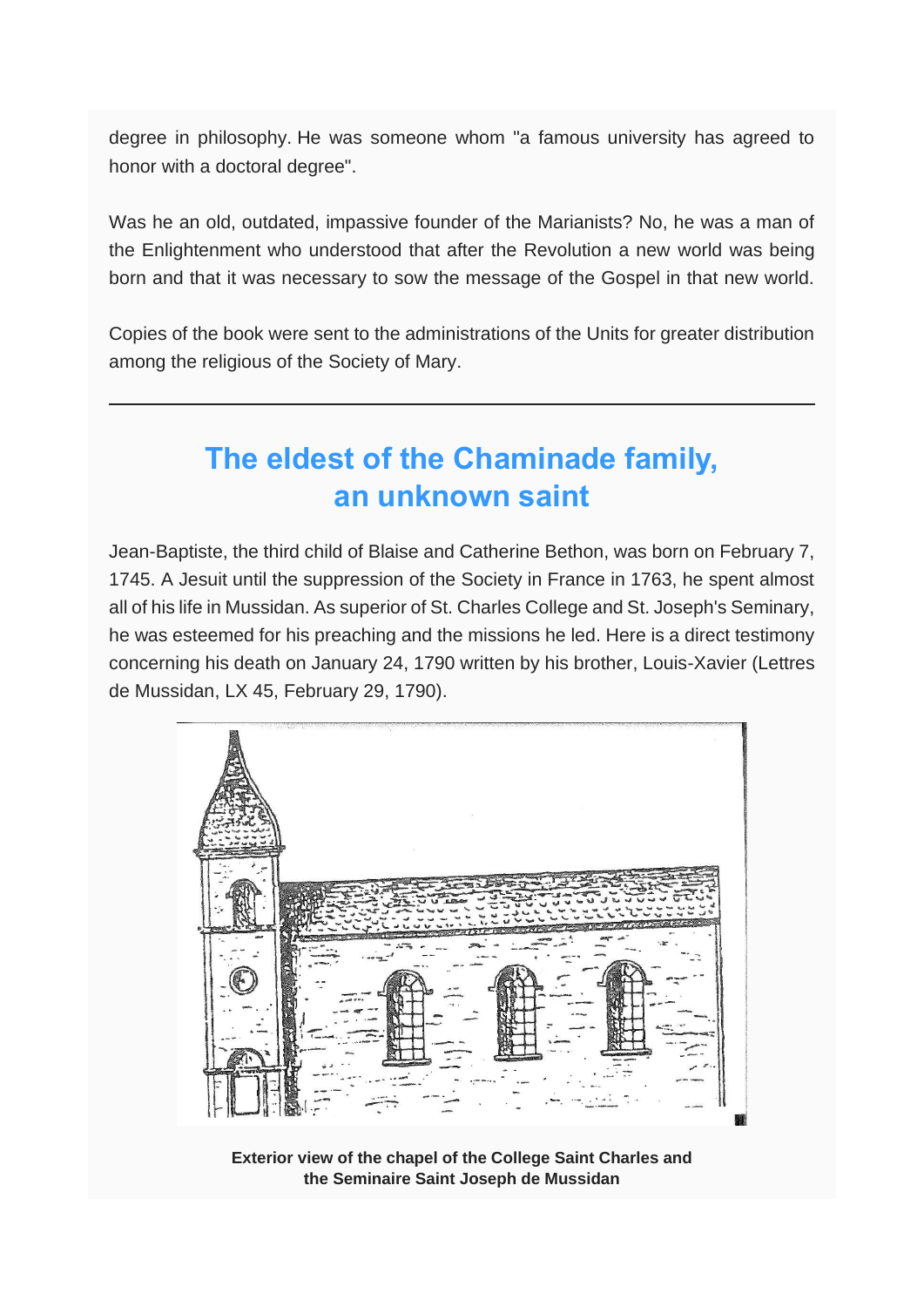"After five months of illness and having suffered a thousand unfortunate incidents, my brother, the eldest, died. [...] My brother's death, like his life, was extremely edifying. On the day of his death, the whole town went to the seminary to satisfy their eager devotion. The people in charge had to carry the body of my brother to the church after dinner. Once he was there, it was no longer possible to enter or to keep the police there; it was a matter of who could get a piece of his bonnet, his chasuble, who could get people to touch his rosaries, etc. One thing that struck me the most was that those who could not get anything from him wanted to embrace him. I cannot hide from you the fact that I had never heard of such a thing. Now that his death is known, we are constantly receiving letters asking for his relics, etc."

Sanctity does not deceive; let us make our "saints" known so that they may lead many to follow them.

## **Prayer to Mary, woman of listening**



Mary, woman of listening, open our ears; grant us to know how to listen to the word of your Son Jesus among the thousands of words of this world; grant that we may listen to the reality in which we live, to every person we encounter, especially those who are poor, in need, in hardship.

Mary, woman of decision, illuminate our mind and our heart, so that we may obey, unhesitating, the word of your Son Jesus; give us the courage to decide, not to let ourselves be dragged along, letting others direct our life.

Mary, woman of action, obtain that our hands and feet move "with haste" toward others, to bring them the charity and love of your Son Jesus, to bring the light of the Gospel to the world, as you did.

Amen *Pope Francis*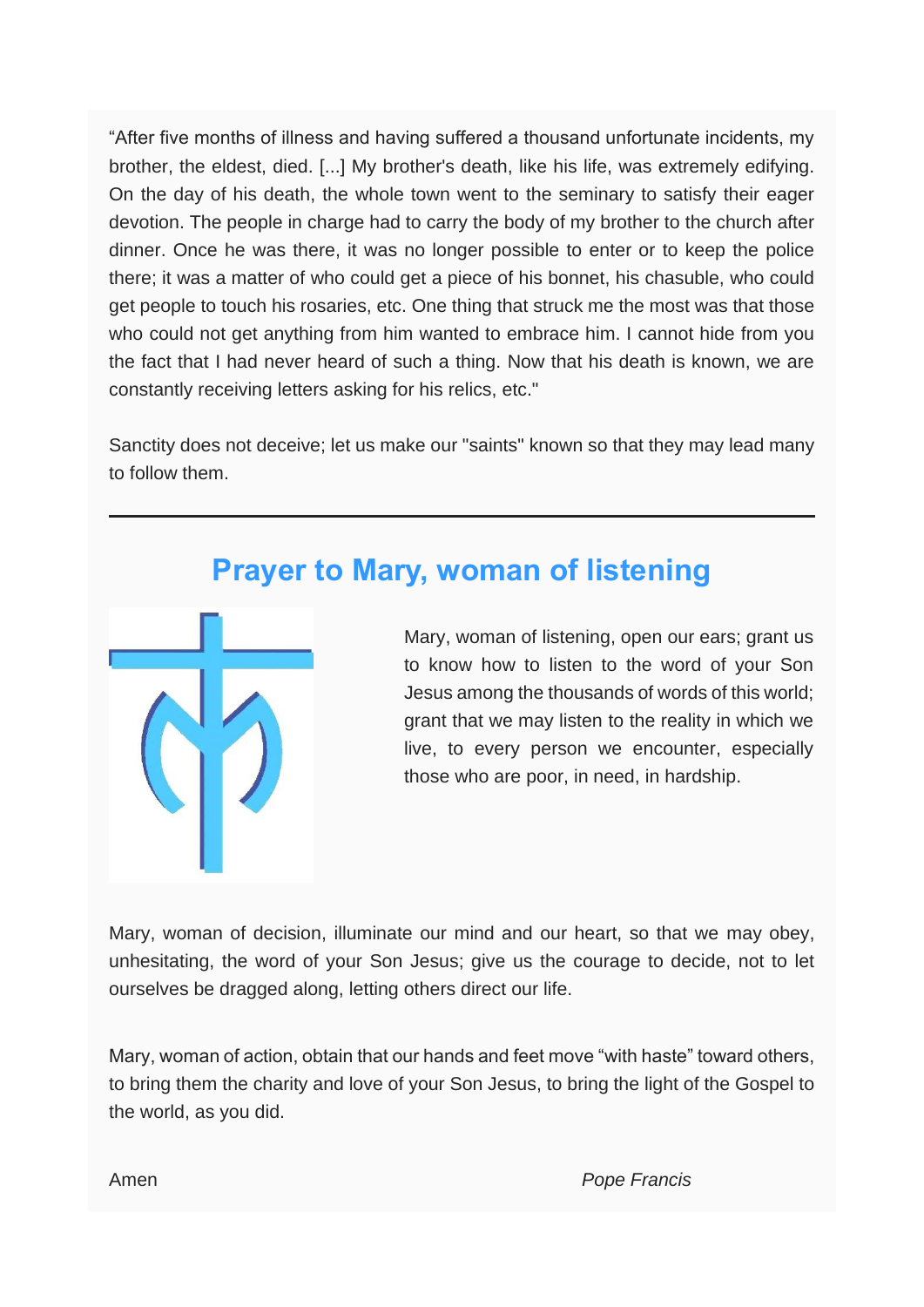# **Necrology 2021**

| #                        | <b>Name</b>                    | <b>Date</b> |                | <b>Place</b>             | Age | Prof. | <b>Unit</b> |
|--------------------------|--------------------------------|-------------|----------------|--------------------------|-----|-------|-------------|
| $\mathbf{1}$             | *Raymond Malley                | Jan.        | 7              | Cupertino                | 80  | 61    | <b>US</b>   |
| $\overline{c}$           | Lucio Galbersanini             | Jan.        |                | 18 Roma                  | 76  | 59    | IT          |
| 3                        | José Degorio                   | Feb.        |                | 15 Moutain View          | 82  | 63    | <b>US</b>   |
| $\overline{\mathcal{L}}$ | Luciano Urizarna Zuazo         | Mar.        |                | 11 Madrid                | 87  | 69    | ES          |
| 5                        | *James Joseph Mueller          | Mar.        |                | 19 San Antonio           | 86  | 67    | <b>US</b>   |
| 6                        | <b>Edwin Paul Shiras</b>       | Apr.        | $\overline{2}$ | Cupertino                | 86  | 67    | <b>US</b>   |
| $\overline{7}$           | *Cecilio de Lora Soria         | Apr.        | 3              | Bogotá                   | 91  | 74    | <b>CE</b>   |
| 8                        | <b>Raymond Bernard Gohring</b> | Apr.        |                | 21 San Antonio           | 88  | 68    | <b>US</b>   |
| 9                        | Paulus Lakra                   | Apr.        |                | 26 Ranchi                | 53  | 27    | IN          |
| 10                       | *Paul Vollmar                  | May         | $\overline{2}$ | Zurich                   | 86  | 65    | SU          |
| 11                       | *Javier Nugent Bambarén        | May         |                | 12 Lima                  | 66  | 45    | PE          |
| 12                       | *Franz Kerschbaummayr          | May         |                | 22 Linz                  | 90  | 66    | <b>OE</b>   |
| 13                       | *Joseph Hartzler               | May         |                | 27 Cupertino             | 65  | 45    | <b>US</b>   |
| 14                       | *Joseph Rasky                  | June        | 8              | San Antonio              | 89  | 69    | <b>US</b>   |
| 15                       | *Rosaire Côté                  | June        |                | 17 St-Anselme            | 89  | 71    | CA          |
| 16                       | Norbert Karpfinger             | June        |                | 23 SanAntonio            | 89  | 69    | <b>US</b>   |
| 17                       | Santiago L. Valencia Málaga    | June        |                | 27 Lima                  | 72  | 53    | PE          |
| 18                       | *Gerald Hammel (US)            | July        |                | 10 Lusaka                | 79  | 59    | <b>US</b>   |
| 19                       | Nicolás Lara Martínez          | July        |                | 16 Santiago de Chile     | 86  | 68    | CH          |
| 20                       | *Ralph Siefert                 | Aug.        |                | 20 St. Louis             | 76  | 56    | <b>US</b>   |
| 21                       | Morand Foechterlé              | Sep.        | 8              | Marignane                | 84  | 63    | ${\sf FR}$  |
| 22                       | <b>Philibert Meichel</b>       | Sep.        |                | 27 Abidjan               | 89  | 72    | IV          |
| 23                       | Segundo Ibabe Ochoa            | Sep.        |                | 29 Madrid                | 94  | 75    | ES          |
| 24                       | Juan Ayuso Arroyo              | Oct.        | 3              | Santiago de Chile        | 88  | 70    | <b>CH</b>   |
| 25                       | Ho Kyoon Peter Shin            | Oct.        |                | 10 Mokpo                 | 75  | 46    | <b>KO</b>   |
| 26                       | *Philippe Dudon                | Oct.        | 15             | Saint-Dié-des-<br>Vosges | 82  | 63    | FR          |
| 27                       | *François Boissonneault        | Nov.        |                | 12 Lévis                 | 88  | 71    | CA          |
| 28                       | Eulogio Corcuera Bardeci       | Dec.        |                | 13 Madrid                | 96  | 79    | ES          |
| 29                       | *René Guillet                  | Dec.        |                | 16 Challans              | 82  | 53    | FR          |
| 30                       | *John Alex Leies               | Dec.        |                | 22 San Antonio           | 85  | 77    | <b>US</b>   |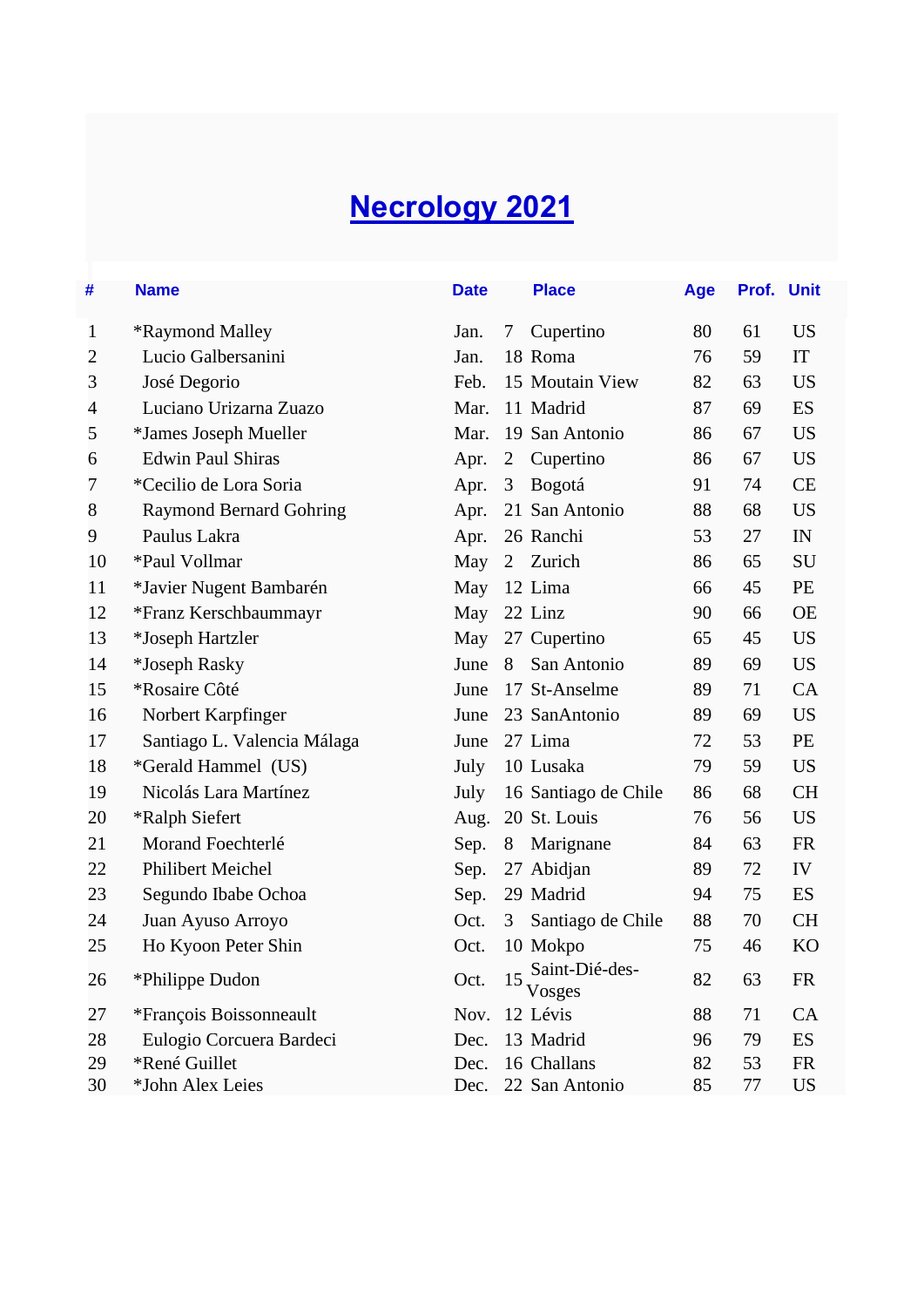## **Jubilarians 2022**

#### **January 5**

**(25° ordination)**  \*Kerketta, Sylverius (IN)

**January 22 (50° ordination)**  \*Schroer, Thomas Anthony (US)

#### **March 25**

**(50° ordination)** \*Galas, Bruno (CE) \*Palacios, Ángel (ES) \*Paleari, Luigi (IT) **(60° profession)** Fujiwara, Tadafusa Paul (JA) **(70° profession)** \*Tomiki, Masahiro François-X. (JA)

#### **April 27**

**(25° profession)** George, Darwin Joseph (IN) \*Kujur, Sudhir (IN) Kujur, Basant (IN) \*Lugun, Marianus Clement (IN)

**June 20 (25° ordination)**  \*French, Thomas Joseph (US)

**June 24 (50° ordination)**  \*Pujana, Ignacio (ES)

**June 28 (25° ordination)**  \*Kim, Tae Oh Timothy (KO) \*Lee, Hong Young Pascal (KO)

**June 29 (25° profession)**  \*Adingra, Koutoua Eugène (IV) \*Gbeze, Kouame Georges (IV) Gnansa, Gnagliga Jean-Magloire (TO) **July 9**

**(50° ordination)**  \*Royer-Chabot, Florian (CA)

**July 20 (70° ordination)**  \*Geysse, Roger (FR)

#### **August 2**

**(25° profession)**  \*Jeje, Callistus Ooko (EA) Kagai, Patrick Wanderi (EA)

#### **August 10**

**(50° ordination)**  \*Shimizu, Kazuo Louis-Ibaragi (JA)

#### **August 15**

**(60° profession)**  \*Bunda, Roland (US) Maruyama, Robert (US) **(70° profession)**  Bommer, Jerome Ernest (US) Casista, Jean-Charles (CA) \*Lamontagne, Gustave (CA) \*Miller, Charles H. (US) \*Schorp, Francis Walter (US) **(75° profession)**  Audet, Normand (CA) \*Doorack, Ralph Joseph (PE) Fink, Frederick Albert (PE) Komrska, Paul Joseph (PE) \*Montague, George Thomas (US)

#### **August 17**

**(75° profession)**  Barrish, A. Joseph (US)

#### **August 20**

**(50° profession)**  Redmond, Thomas William (US)

**August 22 (60° profession)**  \*Chinchar, Gerald Thomas (US)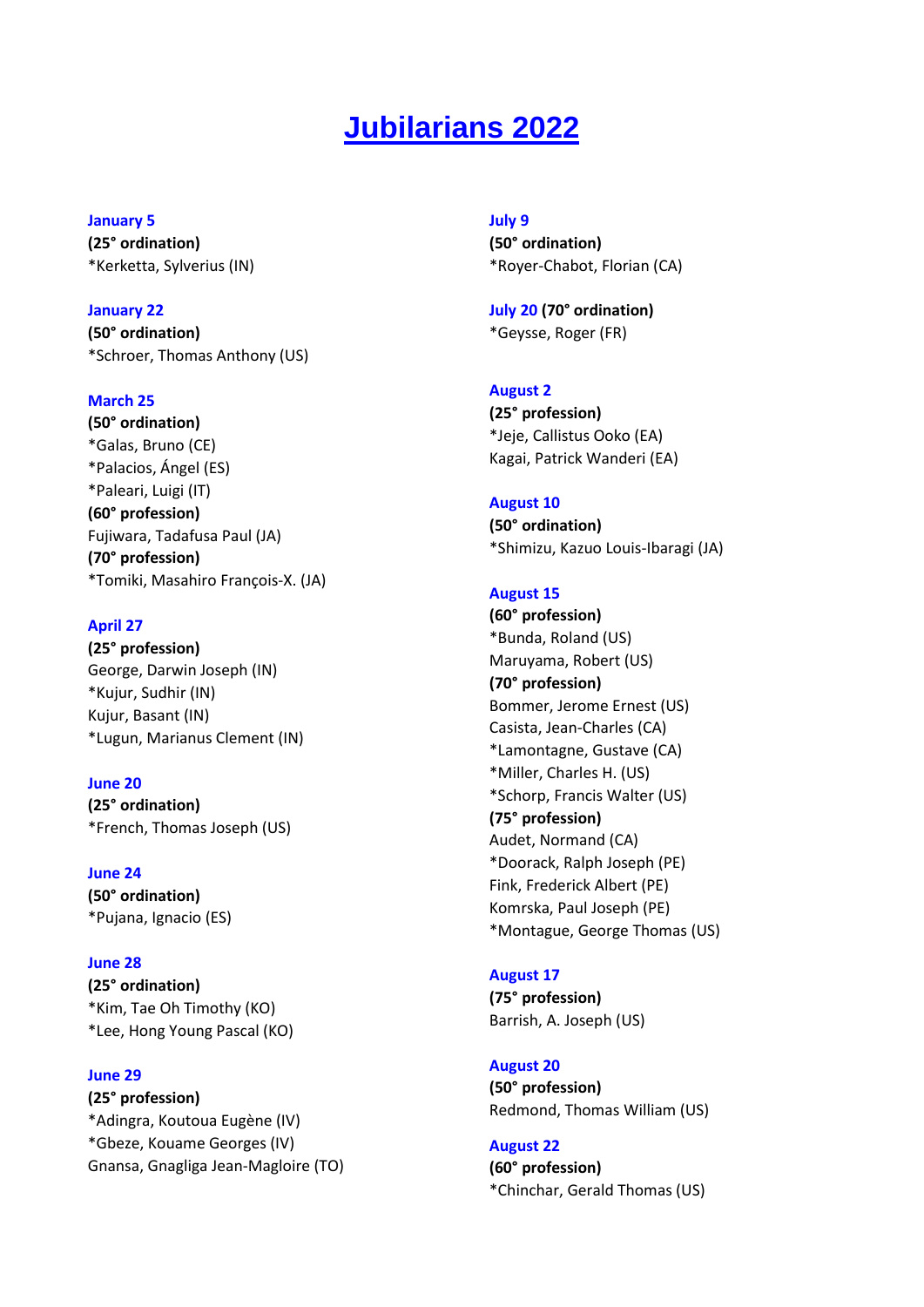Dempsey, John Patrick (US) Giardino, Thomas Franklin (US) \*Heft, James Lewis (US) Quigley, David Thomas (US)

#### **August 24**

**(60° profession)**  \*Arens, Eduardo (PE) Maus, James (US)

**August 31 (75° profession)** Ressico, Franco (IT)

**September 2 (60° profession)**  Vollmar, Peter (SU)

#### **September 5**

**(25° profession)**  Calancha, Francisco José (ES) **(70° profession)** \*Buby, Bertrand Andrew (US) Spring, Thomas (US) \*Tonry, Patrick Joseph (US)

#### **September 12**

**(50° profession)**  \*Coca, Francisco Javier (ES) \*Cortés, Javier (ES) \*Felices, José María (ES) \*Martínez de Salinas, Pedro María (ES) **(60° profession)**  \*Barbudo, José Antonio (ES) \*Cortés, Manuel (ES) Federneder, Jean -Paul (SU) \*Fernández -Moscoso, Eduardo (ES) \*Madueño, Manuel (AR) Pérez, Andrés (ES) Pozo del, José Manuel (ES) Valgañón, Agustín (ES)

\*Witwicki, Robert (FR) Yera, Leonardo (ES) **(70° profession)**  \*Baffrey, Albert (FR) \*Bielza, Juan (ES) Royer, Antoine (IV) Teixidor, Ignacio (ES)

#### **September 29**

**(75° profession)**  \*Otaegui, José Ángel (ES)

#### **October 12**

**(60° profession)**  Aguirre, Iván Oscar (ES) Quintana, Enrique (ES) **(70° profession)**  De Martini, Luigi (IT)

#### **October 22**

**(70° profession)**  \*Lizarraga, Luis María (ES) November 1 **(60° profession)**  \*Lapetra, Álvaro (CH)

#### **November 18**

**(70° profession)**  \*Boisselier, Marcel (FR)

#### **November 25**

**(50° ordination)**  \*Philbin, Patrick Bernard (US)

#### **December 28**

**(70° profession)**  \*Philbin, Patrick Bernard (US)